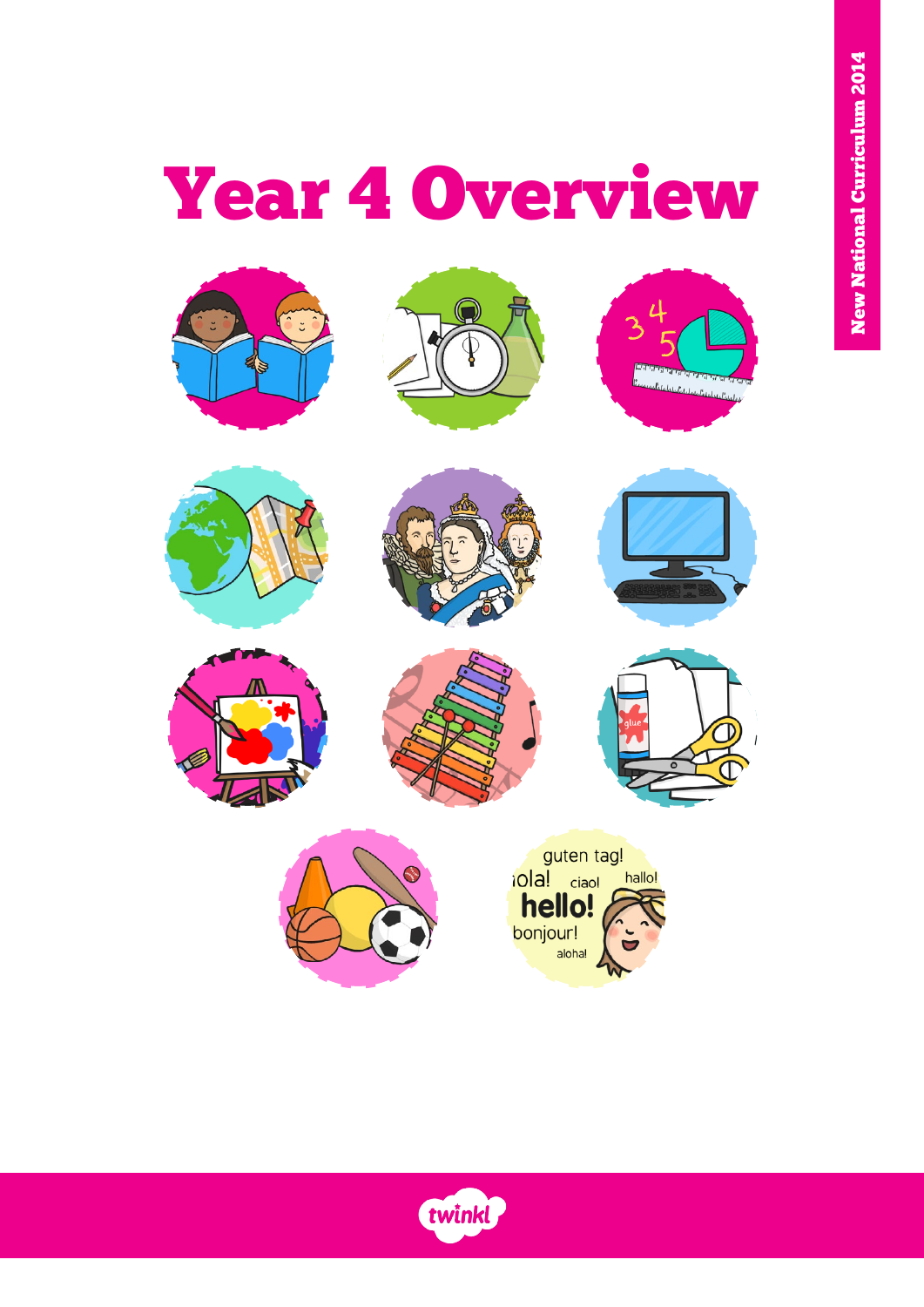# English

### Lower Key Stage 2

### *Spoken Language (Years 1 to 6)*

- listen and respond appropriately to adults and their peers
- ask relevant questions to extend their understanding and knowledge
- use relevant strategies to build their vocabulary
- articulate and justify answers, arguments and opinions
- give well-structured descriptions, explanations and narratives for different purposes, including for expressing feelings
- maintain attention and participate actively in collaborative conversations, staying on topic and initiating and responding to comments
- use spoken language to develop understanding through speculating, hypothesising, imagining and exploring ideas
- speak audibly and fluently with an increasing command
- of Standard English<br>• participate in in discussions, presentations, performances, role play, improvisations and debates
- gain, maintain and monitor the interest of the listener(s)
- consider and evaluate different viewpoints, attending to and building on the contributions of others
- select and use appropriate registers for effective communication.

### *Reading: Word Reading*

- apply their growing knowledge of root words, prefixes and suffixes (etymology and morphology) as listed in **[English Appendix 1](https://assets.publishing.service.gov.uk/government/uploads/system/uploads/attachment_data/file/239784/English_Appendix_1_-_Spelling.pdf)**, both to read aloud and to understand the meaning of new words they meet
- read further exception words, noting the unusual correspondences between spelling and sound, and where these occur in the word.

### *Reading: Comprehension*

*Develop positive attitudes to reading and understanding of what they read by:*

- listening to and discussing a wide range of fiction, poetry, plays, non-fiction and reference books or textbooks
- reading books that are structured in different ways and reading for a range of purposes
- using dictionaries to check the meaning of words that they have read
- increasing their familiarity with a wide range of books, including fairy stories, myths and legends, and retelling some of these orally
- identifying themes and conventions in a wide range of books
- preparing poems and play scripts to read aloud and to perform, showing understanding through intonation, tone, volume and action
- discussing words and phrases that capture the reader's interest and imagination
- recognising some different forms of poetry [for example, free verse, narrative poetry]

*Understand what they read, in books they can read independently, by:*

- checking that the text makes sense to them, discussing their understanding and explaining the meaning of words in context
- asking questions to improve their understanding of a text
- drawing inferences such as inferring characters' feelings, thoughts and motives from their actions, and justifying inferences with evidence
- predicting what might happen from details stated and

implied

- identifying main ideas drawn from more than one paragraph and summarising these
- identifying how language, structure, and presentation contribute to meaning
- retrieve and record information from non-fiction
- participate in discussion about both books that are read to them and those they can read for themselves, taking turns and listening to what others say.

### *Writing: Transcription*

- use further prefixes and suffixes and understand how to add them (**[English Appendix 1](https://assets.publishing.service.gov.uk/government/uploads/system/uploads/attachment_data/file/239784/English_Appendix_1_-_Spelling.pdf)**)
- spell further homophones • spell words that are often misspelt (**[English Appendix 1](https://assets.publishing.service.gov.uk/government/uploads/system/uploads/attachment_data/file/239784/English_Appendix_1_-_Spelling.pdf)**)
- place the possessive apostrophe accurately in words with regular plurals [for example, girls', boys'] and in words with irregular plurals [for example, children's]
- use the first two or three letters of a word to check its spelling in a dictionary
- write from memory simple sentences, dictated by the teacher, that include words and punctuation taught so far.

### *Writing: Handwriting*

- use the diagonal and horizontal strokes that are needed to join letters and understand which letters, when adjacent to one another, are best left unjoined
- increase the legibility, consistency and quality of their handwriting [for example, by ensuring that the downstrokes of letters are parallel and equidistant; that lines of writing are spaced sufficiently so that the ascenders and descenders of letters do not touch].

### *Writing: Composition*

### *Plan their writing by:*

- discussing writing similar to that which they are planning to write in order to understand and learn from its structure, vocabulary and grammar
- discussing and recording ideas

*Draft & write by:*

- composing and rehearsing sentences orally (including dialogue), progressively building a varied and rich vocabulary and an increasing range of sentence structures (**[English Appendix 2](https://assets.publishing.service.gov.uk/government/uploads/system/uploads/attachment_data/file/335190/English_Appendix_2_-_Vocabulary_grammar_and_punctuation.pdf)**)
- organising paragraphs around a theme
- in narratives, creating settings, characters and plot
- in non-narrative material, using simple organisational devices [for example, headings and sub-headings]

*Evaluate & edit by:*

- assessing the effectiveness of their own and others' writing and suggesting improvements
- proposing changes to grammar and vocabulary to improve consistency, including the accurate use of pronouns in sentences
- proposing changes to grammar and vocabulary to improve consistency, including the accurate use of pronouns in sentences
- read aloud their own writing, to a group or the whole class, using appropriate intonation and controlling the tone and volume so that the meaning is clear.

### *Writing: Vocabulary, Grammar & Punctuation*

*Develop their understanding of the concepts set out in*  **[English Appendix 2](https://assets.publishing.service.gov.uk/government/uploads/system/uploads/attachment_data/file/335190/English_Appendix_2_-_Vocabulary_grammar_and_punctuation.pdf)** *by:*

- extending the range of sentences with more than one clause by using a wider range of conjunctions, including when, if, because, although
- using the present perfect form of verbs in contrast to the past tense
- choosing nouns or pronouns appropriately for clarity and cohesion and to avoid repetition
- using conjunctions, adverbs and prepositions to express time and cause
- using fronted adverbials
- learning the grammar for years 3 and 4 in **[English](https://assets.publishing.service.gov.uk/government/uploads/system/uploads/attachment_data/file/335190/English_Appendix_2_-_Vocabulary_grammar_and_punctuation.pdf)  [Appendix 2](https://assets.publishing.service.gov.uk/government/uploads/system/uploads/attachment_data/file/335190/English_Appendix_2_-_Vocabulary_grammar_and_punctuation.pdf)**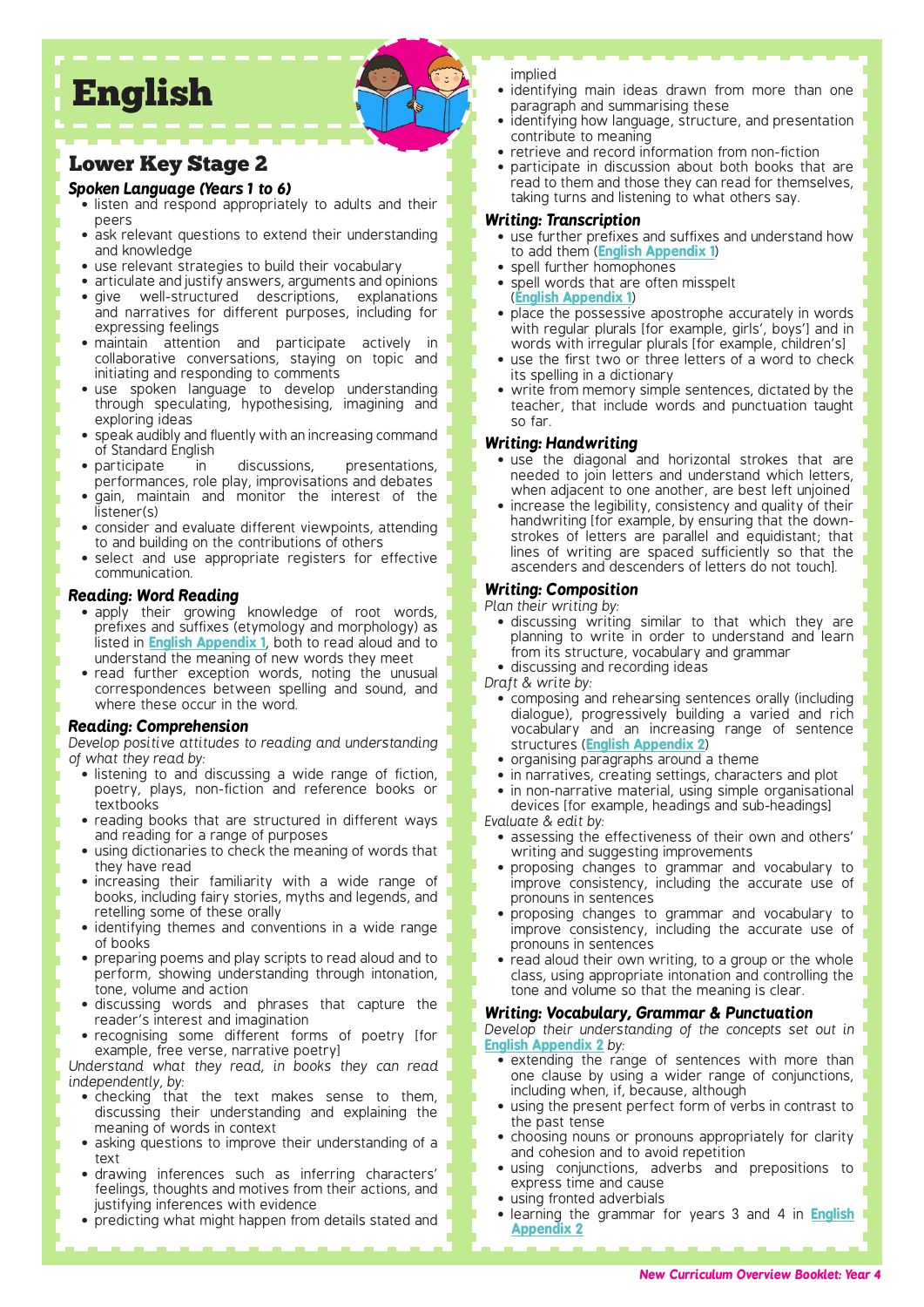# English continued

### *Indicate grammatical and other features by:*

- using commas after fronted adverbials
- indicating possession by using the possessive apostrophe with plural nouns
- using and punctuating direct speech
- use and understand the grammatical terminology in **[English Appendix 2](https://assets.publishing.service.gov.uk/government/uploads/system/uploads/attachment_data/file/335190/English_Appendix_2_-_Vocabulary_grammar_and_punctuation.pdf)** accurately and appropriately when discussing their writing and reading.

# Maths

### *Number: Number & Place Value*

- count in multiples of 6, 7, 9, 25 and 1000
- find 1000 more or less than a given number
- count backwards through zero to include negative numbers
- recognise the place value of each digit in a four-digit number (thousands, hundreds, tens, and ones)
- order and compare numbers beyond 1000
- identify, represent and estimate numbers using different representations
- round any number to the nearest 10, 100 or 1000
- solve number and practical problems that involve all of the above and with increasingly large positive numbers
- read Roman numerals to 100 (I to C) and know that over time, the numeral system changed to include the concept of zero and place value.

### *Number: Addition & Subtraction*

- add and subtract numbers with up to 4 digits using the formal written methods of columnar addition and subtraction where appropriate
- estimate and use inverse operations to check answers to a calculation
- solve addition and subtraction two-step problems in contexts, deciding which operations and methods to use and why.

### *Number: Multiplication & Division*

- recall multiplication and division facts for multiplication tables up to 12 x 12
- use place value, known and derived facts to multiply and divide mentally, including: multiplying by 0 and 1; dividing by 1; multiplying together three numbers
- recognise and use factor pairs and commutativity in mental calculations
- multiply two-digit and three-digit numbers by a onedigit number using formal written layout
- solve problems involving multiplying and adding, including using the distributive law to multiply two digit numbers by one digit, integer scaling problems and harder correspondence problems such as n objects are connected to m objects.

#### *Number: Fractions*

- recognise and show, using diagrams, families of common equivalent fractions
- count up and down in hundredths; recognise that hundredths arise when dividing an object by one hundred and dividing tenths by ten.
- solve problems involving increasingly harder fractions to calculate quantities, and fractions to divide quantities, including non-unit fractions where the answer is a whole number
- add and subtract fractions with the same denominator • recognise and write decimal equivalents of any
- number of tenths or hundredths
- recognise and write decimal equivalents to 1/4, 1/2, 3/4
- find the effect of dividing a one- or two-digit number by 10 and 100, identifying the value of the digits in the answer as ones, tenths and hundredths
- round decimals with one decimal place to the nearest whole number
- compare numbers with the same number of decimal places up to two decimal places
- solve simple measure and money problems involving fractions and decimals to two decimal places.

#### *Measurement*

- Convert between different units of measure [for example, kilometre to metre; hour to minute]
- measure and calculate the perimeter of a rectilinear figure (including squares) in centimetres and metres
- find the area of rectilinear shapes by counting squares
- estimate, compare and calculate different measures, including money in pounds and pence.

### *Geometry: Properties of Shapes*

- compare and classify geometric shapes, including quadrilaterals and triangles, based on their properties and sizes
- identify acute and obtuse angles and compare and order angles up to two right angles by size
- identify lines of symmetry in 2-D shapes presented in different orientations
- complete a simple symmetric figure with respect to a specific line of symmetry.

### *Geometry : Position & Direction*

- describe positions on a 2-D grid as coordinates in the first quadrant<br>• describe m
- movements between positions as translations of a given unit to the left/right and up/ down
- plot specified points and draw sides to complete a given polygon.

#### *Statistics*

- interpret and present discrete and continuous data using appropriate graphical methods, including bar charts and time graphs.
- solve comparison, sum and difference problems using information presented in bar charts, pictograms, tables and other graphs.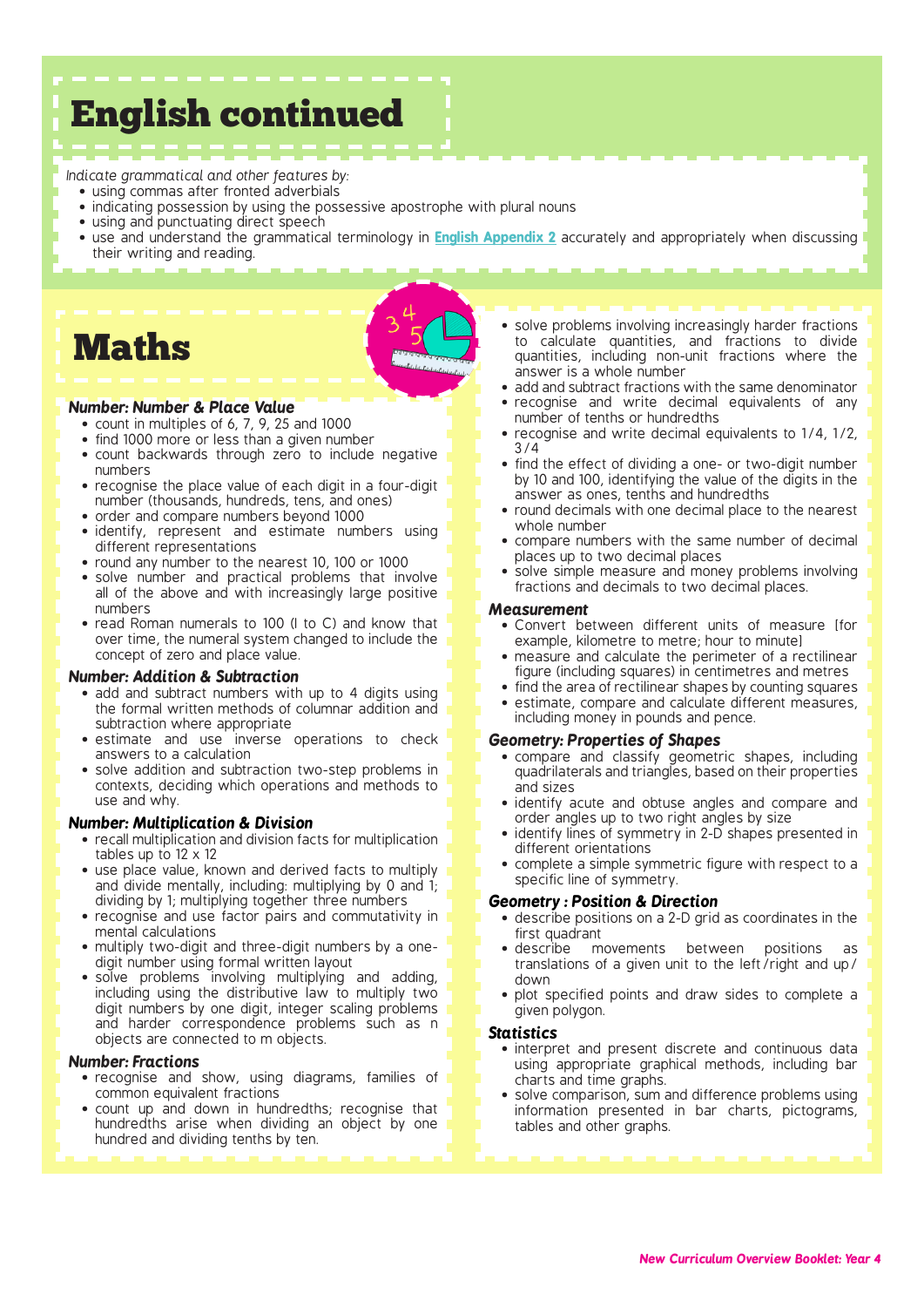# Science

### *Working Scientifically (Lower Key Stage 2)*

- asking relevant questions and using different types of scientific enquiries to answer them
- setting up simple practical enquiries, comparative and fair tests
- making systematic and careful observations and, where appropriate, taking accurate measurements using standard units, using a range of equipment, including thermometers and data loggers
- gathering, recording, classifying and presenting data in a variety of ways to help in answering questions
- recording findings using simple scientific language, drawings, labelled diagrams, keys, bar charts, and tables
- reporting on findings from enquiries, including oral and written explanations, displays or presentations of results and conclusions
- using results to draw simple conclusions, make predictions for new values, suggest improvements and raise further questions
- identifying differences, similarities or changes related to simple scientific ideas and processes
- using straightforward scientific evidence to answer questions or to support their findings.

### *Living Things & their Habitats*

- recognise that living things can be grouped in a variety of ways
- explore and use classification keys to help group, identify and name a variety of living things in their local and wider environment
- recognise that environments can change and that this can sometimes pose dangers to living things.

#### *Animals (including humans)*

describe the simple functions of the basic parts of the digestive system in humans

- identify the different types of teeth in humans and their simple functions
- construct and interpret a variety of food chains, identifying producers, predators and prey.

#### *States of Matter*

- compare and group materials together, according to whether they are solids, liquids or gases
- observe that some materials change state when they are heated or cooled, and measure or research the temperature at which this happens in degrees Celsius  $(^{\circ}C)$
- identify the part played by evaporation and condensation in the water cycle and associate the rate of evaporation with temperature.

#### *Sound*

- identify how sounds are made, associating some of them with something vibrating
- recognise that vibrations from sounds travel through a medium to the ear
- find patterns between the pitch of a sound and features of the object that produced it
- find patterns between the volume of a sound and the strength of the vibrations that produced it
- recognise that sounds get fainter as the distance from the sound source increases.

### *Electricity*

- identify common appliances that run on electricity
- construct a simple series electrical circuit, identifying and naming its basic parts, including cells, wires, bulbs, switches and buzzers
- identify whether or not a lamp will light in a simple series circuit, based on whether or not the lamp is part of a complete loop with a battery
- recognise that a switch opens and closes a circuit and associate this with whether or not a lamp lights in a simple series circuit
- recognise some common conductors and insulators, and associate metals with being good conductors.



### Key Stage 2

### *Locational Knowledge*

- locate the world's countries, using maps to focus on Europe (including the location of Russia) and North and South America, concentrating on their environmental regions, key physical and human characteristics, countries, and major cities
- name and locate counties and cities of the United Kingdom, geographical regions and their identifying human and physical characteristics, key topographical features (including hills, mountains, coasts and rivers), and land-use patterns; and understand how some of these aspects have changed over time
- identify the position and significance of latitude, longitude, Equator, Northern Hemisphere, Southern Hemisphere, the Tropics of Cancer and Capricorn, Arctic and Antarctic Circle, the Prime/Greenwich Meridian and time zones (including day and night)

#### *Place Knowledge*

• understand geographical similarities and differences

through the study of human and physical geography of a region of the United Kingdom, a region in a European country, and a region within North or South America

### *Human & Physical Geography*

- *Describe and understand key aspects of:*
	- physical geography, including: climate zones, biomes and vegetation belts, rivers, mountains, volcanoes and earthquakes, and the water cycle
	- human geography, including: types of settlement and land use, economic activity including trade links, and the distribution of natural resources including energy, food, minerals and water

### *Geographical Skills & Fieldwork*

- use maps, atlases, globes and digital/computer mapping to locate countries and describe features studied
- use the eight points of a compass, four and six-figure grid references, symbols and key (including the use of Ordnance Survey maps) to build their knowledge of the United Kingdom and the wider world
- use fieldwork to observe, measure, record and present the human and physical features in the local area using a range of methods, including sketch maps, plans and graphs, and digital technologies.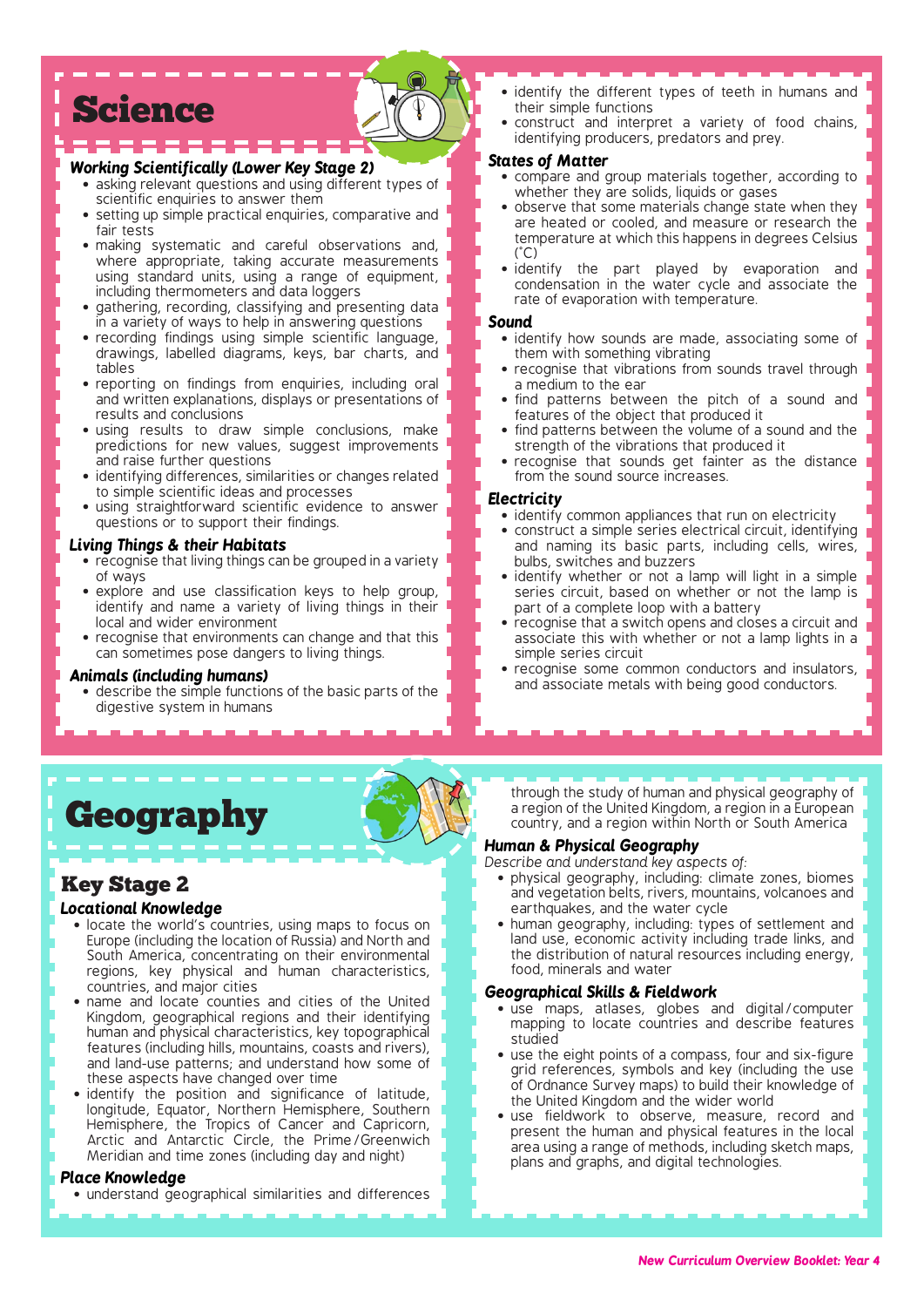# **History**

### Key Stage 2

*Pupils should continue to develop a chronologically secure knowledge and understanding of British, local and world history, establishing clear narratives within and across the periods they study. They should note connections, contrasts and trends over time and develop the appropriate use of historical terms. They should regularly address and sometimes devise historically valid questions about change, cause, similarity and difference, and significance. They should construct informed responses that involve thoughtful selection and organisation of relevant historical information. They should understand how our knowledge of the past is constructed from a range of sources.*

- 
- The Roman Empire and its Impact on Britain.
- Britain's settlement by Anglo Saxons and Scots.
- The Viking and Anglo Saxon struggle for the Kingdom of England.
- 
- A study of a theme in British history. The same of the state of the properties and aesthetic quanties

*Early Civilizations achievements and an in-depth study of one of the following:*

• Ancient Sumer; The Indus Valley; Ancient Egypt; The Shang Dynasty; Ancient Greece.

*A non- European society that contrasts with British history chosen from:*

• Early Islamic Civilization; Mayan Civilization; Benin.

# Computing

### Key Stage 2

- design, write and debug programs that accomplish specific goals, including controlling or simulating physical systems; solve problems by decomposing them into smaller parts
- use sequence, selection, and repetition in programs; work with variables and various forms of input and output
- use logical reasoning to explain how some simple algorithms work and to detect and correct errors in algorithms and programs
- understand computer networks including the internet; how they can provide multiple services, such as the world wide web; and the opportunities they offer for communication and collaboration
- use search technologies effectively, appreciate how results are selected and ranked, and be discerning in evaluating digital content
- select, use and combine a variety of software (including internet services) on a range of digital devices to design and create a range of programs, systems and content that accomplish given goals, including collecting, analysing, evaluating and presenting data and information
- use technology safely, respectfully and responsibly; recognise acceptable/unacceptable behaviour; identify a range of ways to report concerns about content and contact.

# Design & Technology

### Key Stage 2

### *Design*

- use research and develop design criteria to inform the design of innovative, functional, appealing products that are fit for purpose, aimed at particular individuals or groups
- generate, develop, model and communicate their ideas through discussion, annotated sketches, crosssectional and exploded diagrams, prototypes, pattern pieces and computer-aided design

### *Make*

- Changes in Britain from the Stone Age to the Iron Age. • select from and use a wider range of tools and equipment to perform practical tasks [for example, cutting, shaping, joining and finishing], accurately
- A local history study. • select from and use a wider range of materials and components, including construction materials, textiles and ingredients, according to their functional properties and aesthetic qualities

### *Evaluate*

- investigate and analyse a range of existing products evaluate their ideas and products against their own design criteria and consider the views of others to improve their work
- understand how key events and individuals in design and technology have helped shape the world

#### *Technical Knowledge*

- apply their understanding of how to strengthen, stiffen and reinforce more complex structures
- understand and use mechanical systems in their products [for example, gears, pulleys, cams, levers and linkages]
- understand and use electrical systems in their products [for example, series circuits incorporating switches, bulbs, buzzers and motors]
- apply their understanding of computing to program, monitor and control their products.

### *Cooking & Nutrition*

- understand and apply the principles of a healthy and varied diet
- prepare and cook a variety of predominantly savoury dishes using a range of cooking techniques
- understand seasonality, and know where and how a variety of ingredients are grown, reared, caught and processed.

Art & Design

### Key Stage 2

- to create sketch books to record their observations and use them to review and revisit ideas
- to improve their mastery of art and design techniques, including drawing, painting and sculpture with a range of materials [for example, pencil, charcoal, paint, clay]
- about great artists, architects and designers in history.